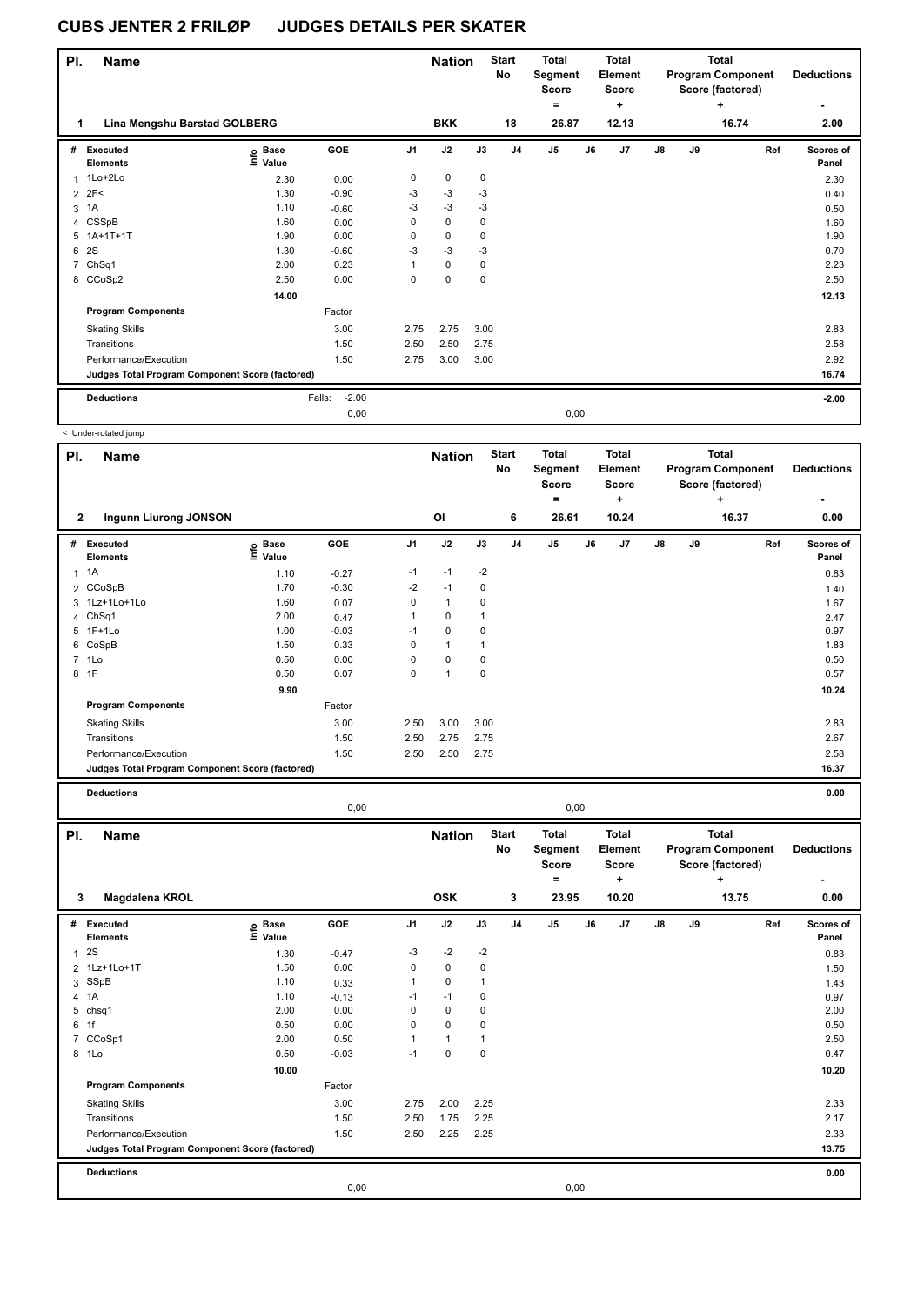| PI.            | <b>Name</b>                                     |      |                      |         |                | <b>Nation</b> |             | <b>Start</b><br>No | <b>Total</b><br>Segment<br><b>Score</b><br>۰ |      | <b>Total</b><br>Element<br><b>Score</b><br>٠ |    |    | Total<br><b>Program Component</b><br>Score (factored)<br>٠ | <b>Deductions</b>  |
|----------------|-------------------------------------------------|------|----------------------|---------|----------------|---------------|-------------|--------------------|----------------------------------------------|------|----------------------------------------------|----|----|------------------------------------------------------------|--------------------|
| 4              | <b>Hedvig GUSTAVSEN</b>                         |      |                      |         |                | OI            |             | 8                  | 22.67                                        |      | 8.67                                         |    |    | 14.00                                                      | 0.00               |
| #              | Executed<br><b>Elements</b>                     | ١nfo | <b>Base</b><br>Value | GOE     | J <sub>1</sub> | J2            | J3          | J <sub>4</sub>     | J <sub>5</sub>                               | J6   | J7                                           | J8 | J9 | Ref                                                        | Scores of<br>Panel |
|                | $1$ 1 Lz                                        | e    | 0.60                 | $-0.20$ | $-2$           | $-2$          | $-2$        |                    |                                              |      |                                              |    |    |                                                            | 0.40               |
| $\overline{2}$ | 1Lo                                             |      | 0.50                 | 0.00    | 0              | $\pmb{0}$     | 0           |                    |                                              |      |                                              |    |    |                                                            | 0.50               |
| 3              | ChSq1                                           |      | 2.00                 | 0.23    | 1              | $\mathbf 0$   | 0           |                    |                                              |      |                                              |    |    |                                                            | 2.23               |
|                | 4 LSpB                                          |      | 1.20                 | $-0.10$ | $-1$           | $\mathbf 0$   | 0           |                    |                                              |      |                                              |    |    |                                                            | 1.10               |
| 5              | 1F                                              |      | 0.50                 | 0.00    | 0              | $\mathbf 0$   | $\mathbf 0$ |                    |                                              |      |                                              |    |    |                                                            | 0.50               |
|                | 6 1Lo+1Lo                                       |      | 1.00                 | $-0.03$ | 0              | $-1$          | 0           |                    |                                              |      |                                              |    |    |                                                            | 0.97               |
| $\overline{7}$ | CCoSpB                                          |      | 1.70                 | $-0.10$ | $-1$           | 0             | 0           |                    |                                              |      |                                              |    |    |                                                            | 1.60               |
|                | 8 1F+1Lo+1Lo                                    |      | 1.50                 | $-0.13$ | $-2$           | $-2$          | $\mathbf 0$ |                    |                                              |      |                                              |    |    |                                                            | 1.37               |
|                |                                                 |      | 9.00                 |         |                |               |             |                    |                                              |      |                                              |    |    |                                                            | 8.67               |
|                | <b>Program Components</b>                       |      |                      | Factor  |                |               |             |                    |                                              |      |                                              |    |    |                                                            |                    |
|                | <b>Skating Skills</b>                           |      |                      | 3.00    | 2.50           | 2.50          | 2.00        |                    |                                              |      |                                              |    |    |                                                            | 2.33               |
|                | Transitions                                     |      |                      | 1.50    | 2.50           | 2.00          | 2.00        |                    |                                              |      |                                              |    |    |                                                            | 2.17               |
|                | Performance/Execution                           |      |                      | 1.50    | 3.00           | 2.25          | 2.25        |                    |                                              |      |                                              |    |    |                                                            | 2.50               |
|                | Judges Total Program Component Score (factored) |      |                      |         |                |               |             |                    |                                              |      |                                              |    |    |                                                            | 14.00              |
|                | <b>Deductions</b>                               |      |                      |         |                |               |             |                    |                                              |      |                                              |    |    |                                                            | 0.00               |
|                |                                                 |      |                      | 0,00    |                |               |             |                    |                                              | 0,00 |                                              |    |    |                                                            |                    |

e Jump take off with wrong edge

| PI. | <b>Name</b>                                     |                   |         |                | <b>Nation</b> |              | <b>Start</b><br>No | <b>Total</b><br>Segment<br><b>Score</b><br>Ξ. |    | <b>Total</b><br>Element<br><b>Score</b><br>٠ |               |    | Total<br><b>Program Component</b><br>Score (factored)<br>٠ | <b>Deductions</b>  |
|-----|-------------------------------------------------|-------------------|---------|----------------|---------------|--------------|--------------------|-----------------------------------------------|----|----------------------------------------------|---------------|----|------------------------------------------------------------|--------------------|
| 5   | <b>Sofie ANDERSEN</b>                           |                   |         |                | <b>RKK</b>    |              | 12                 | 20.21                                         |    | 8.22                                         |               |    | 12.99                                                      | 1.00               |
| #   | <b>Executed</b><br><b>Elements</b>              | e Base<br>E Value | GOE     | J <sub>1</sub> | J2            | J3           | J <sub>4</sub>     | J <sub>5</sub>                                | J6 | J <sub>7</sub>                               | $\mathsf{J}8$ | J9 | Ref                                                        | Scores of<br>Panel |
| 1   | 1Lo                                             | 0.50              | 0.13    | 0              | $\mathbf{1}$  | $\mathbf{1}$ |                    |                                               |    |                                              |               |    |                                                            | 0.63               |
| 2   | 2S <                                            | 0.40              | $-0.30$ | $-3$           | $-3$          | $-3$         |                    |                                               |    |                                              |               |    |                                                            | 0.10               |
| 3   | 1F+1Lo+1Lo                                      | 1.50              | $-0.07$ | 0              | $-1$          | $-1$         |                    |                                               |    |                                              |               |    |                                                            | 1.43               |
|     | 4 SSpB                                          | 1.10              | 0.83    | 2              | $\mathbf{1}$  | 2            |                    |                                               |    |                                              |               |    |                                                            | 1.93               |
| 5   | $1A+1T$                                         | 1.50              | $-0.27$ | $-1$           | $-2$          | $-1$         |                    |                                               |    |                                              |               |    |                                                            | 1.23               |
| 6   | ChSq1                                           | 2.00              | 0.00    | $\Omega$       | $\mathbf 0$   | 0            |                    |                                               |    |                                              |               |    |                                                            | 2.00               |
|     | 7 1A                                            | 1.10              | $-0.20$ | $-1$           | $-1$          | $-1$         |                    |                                               |    |                                              |               |    |                                                            | 0.90               |
| 8   | ccosp0                                          | 0.00              | 0.00    |                |               |              |                    |                                               |    |                                              |               |    |                                                            | 0.00               |
|     |                                                 | 8.10              |         |                |               |              |                    |                                               |    |                                              |               |    |                                                            | 8.22               |
|     | <b>Program Components</b>                       |                   | Factor  |                |               |              |                    |                                               |    |                                              |               |    |                                                            |                    |
|     | <b>Skating Skills</b>                           |                   | 3.00    | 2.25           | 2.50          | 2.25         |                    |                                               |    |                                              |               |    |                                                            | 2.33               |
|     | Transitions                                     |                   | 1.50    | 2.25           | 2.00          | 2.00         |                    |                                               |    |                                              |               |    |                                                            | 2.08               |
|     | Performance/Execution                           |                   | 1.50    | 1.75           | 2.00          | 2.00         |                    |                                               |    |                                              |               |    |                                                            | 1.92               |
|     | Judges Total Program Component Score (factored) |                   |         |                |               |              |                    |                                               |    |                                              |               |    |                                                            | 12.99              |
|     | <b>Deductions</b>                               | Time violation:   | $-1.00$ |                |               |              |                    |                                               |    |                                              |               |    |                                                            | $-1.00$            |
|     |                                                 |                   | 0,00    |                |               |              |                    | 0,00                                          |    |                                              |               |    |                                                            |                    |

<< Downgraded jump

| PI.            | Name<br><b>Pernille Juklestad ESKELAND</b><br>6 |                                  |            |                | <b>Nation</b> |             | <b>Start</b><br>No | <b>Total</b><br>Segment<br><b>Score</b><br>$=$ |      | <b>Total</b><br><b>Element</b><br><b>Score</b><br>٠ |               |    | <b>Total</b><br><b>Program Component</b><br>Score (factored)<br>÷ | <b>Deductions</b>  |
|----------------|-------------------------------------------------|----------------------------------|------------|----------------|---------------|-------------|--------------------|------------------------------------------------|------|-----------------------------------------------------|---------------|----|-------------------------------------------------------------------|--------------------|
|                |                                                 |                                  |            |                | <b>AKK</b>    |             | 5                  | 19.65                                          |      | 7.77                                                |               |    | 11.88                                                             | 0.00               |
| #              | Executed<br><b>Elements</b>                     | <b>Base</b><br>e Base<br>⊑ Value | <b>GOE</b> | J <sub>1</sub> | J2            | J3          | J <sub>4</sub>     | J <sub>5</sub>                                 | J6   | J7                                                  | $\mathsf{J}8$ | J9 | Ref                                                               | Scores of<br>Panel |
| 1              | 1Lz                                             | 0.60                             | $-0.03$    | 0              | $\mathbf 0$   | $-1$        |                    |                                                |      |                                                     |               |    |                                                                   | 0.57               |
|                | 2 1Lo+1T                                        | 0.90                             | 0.00       | 0              | $\mathbf 0$   | 0           |                    |                                                |      |                                                     |               |    |                                                                   | 0.90               |
| 3              | CoSpB                                           | 1.50                             | $-0.10$    | 0              | $\mathbf 0$   | $-1$        |                    |                                                |      |                                                     |               |    |                                                                   | 1.40               |
|                | 4 ChSq1                                         | 2.00                             | $-0.17$    | 0              | 0             | $-1$        |                    |                                                |      |                                                     |               |    |                                                                   | 1.83               |
| 5              | $1F+1Lo$                                        | 1.00                             | 0.07       | 0              | $\mathbf{1}$  | 0           |                    |                                                |      |                                                     |               |    |                                                                   | 1.07               |
| 6              | 1S                                              | 0.40                             | 0.00       | 0              | 0             | 0           |                    |                                                |      |                                                     |               |    |                                                                   | 0.40               |
| $\overline{7}$ | 1F                                              | 0.50                             | 0.00       | 0              | 0             | 0           |                    |                                                |      |                                                     |               |    |                                                                   | 0.50               |
|                | 8 SSpB                                          | 1.10                             | 0.00       | 0              | $\mathbf 0$   | $\mathbf 0$ |                    |                                                |      |                                                     |               |    |                                                                   | 1.10               |
|                |                                                 | 8.00                             |            |                |               |             |                    |                                                |      |                                                     |               |    |                                                                   | 7.77               |
|                | <b>Program Components</b>                       |                                  | Factor     |                |               |             |                    |                                                |      |                                                     |               |    |                                                                   |                    |
|                | <b>Skating Skills</b>                           |                                  | 3.00       | 2.75           | 1.75          | 2.00        |                    |                                                |      |                                                     |               |    |                                                                   | 2.17               |
|                | Transitions                                     |                                  | 1.50       | 2.00           | 1.25          | 1.50        |                    |                                                |      |                                                     |               |    |                                                                   | 1.58               |
|                | Performance/Execution                           |                                  | 1.50       | 2.75           | 1.50          | 1.75        |                    |                                                |      |                                                     |               |    |                                                                   | 2.00               |
|                | Judges Total Program Component Score (factored) |                                  |            |                |               |             |                    |                                                |      |                                                     |               |    |                                                                   | 11.88              |
|                | <b>Deductions</b>                               |                                  |            |                |               |             |                    |                                                |      |                                                     |               |    |                                                                   | 0.00               |
|                |                                                 |                                  | 0,00       |                |               |             |                    |                                                | 0,00 |                                                     |               |    |                                                                   |                    |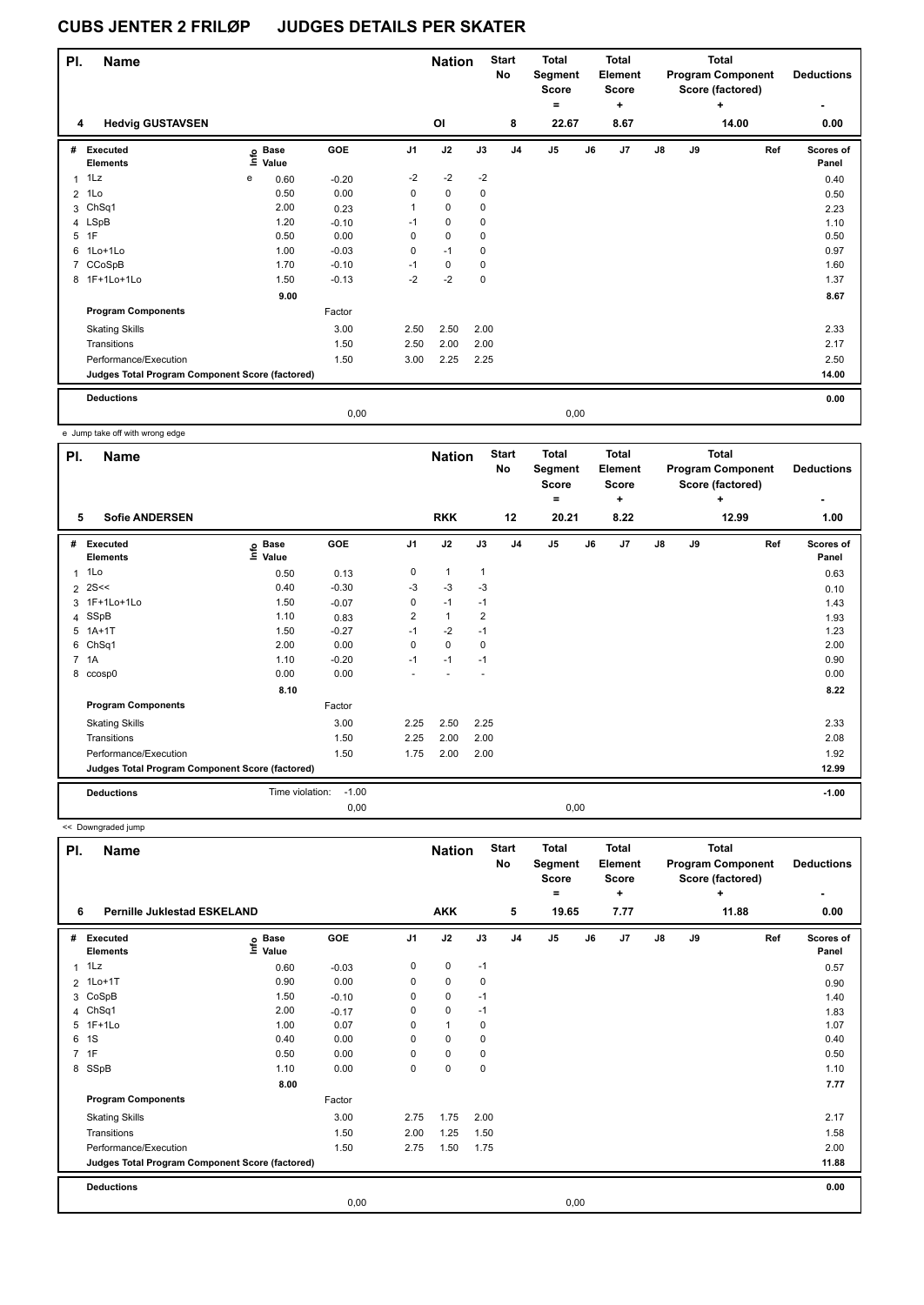| PI. | <b>Name</b>                                     |   |                                  |            |                | <b>Nation</b> |             | <b>Start</b><br>No | <b>Total</b><br>Segment<br><b>Score</b><br>۰ |      | Total<br>Element<br><b>Score</b><br>٠ |               |    | <b>Total</b><br><b>Program Component</b><br>Score (factored)<br>٠ | <b>Deductions</b>         |
|-----|-------------------------------------------------|---|----------------------------------|------------|----------------|---------------|-------------|--------------------|----------------------------------------------|------|---------------------------------------|---------------|----|-------------------------------------------------------------------|---------------------------|
| 7   | <b>Jessica SITTAMPALLAM</b>                     |   |                                  |            |                | <b>TT</b>     |             | 9                  | 19.62                                        |      | 8.23                                  |               |    | 11.39                                                             | 0.00                      |
| #   | <b>Executed</b><br><b>Elements</b>              |   | <b>Base</b><br>o Base<br>⊆ Value | <b>GOE</b> | J <sub>1</sub> | J2            | J3          | J <sub>4</sub>     | J <sub>5</sub>                               | J6   | J7                                    | $\mathsf{J}8$ | J9 | Ref                                                               | <b>Scores of</b><br>Panel |
| 1   | 1A<<                                            |   | 0.00                             | 0.00       |                |               |             |                    |                                              |      |                                       |               |    |                                                                   | 0.00                      |
|     | 2 1F+1Lo+1T                                     |   | 1.40                             | 0.00       | 0              | $\mathbf 0$   | 0           |                    |                                              |      |                                       |               |    |                                                                   | 1.40                      |
|     | 3 SSpB                                          |   | 1.10                             | 0.50       | 1              | $\mathbf{1}$  | 1           |                    |                                              |      |                                       |               |    |                                                                   | 1.60                      |
|     | 4 ChSq1                                         |   | 2.00                             | 0.00       | 0              | $\Omega$      | $\Omega$    |                    |                                              |      |                                       |               |    |                                                                   | 2.00                      |
|     | 5 1Lo+1Lo                                       |   | 1.00                             | $-0.10$    | $-1$           | $-1$          | $-1$        |                    |                                              |      |                                       |               |    |                                                                   | 0.90                      |
|     | 6 CoSpB                                         |   | 1.50                             | $-0.10$    | $-1$           | $\mathbf 0$   | $\mathbf 0$ |                    |                                              |      |                                       |               |    |                                                                   | 1.40                      |
|     | $7$ 1 Lz                                        | е | 0.60                             | $-0.17$    | $-2$           | $-1$          | $-2$        |                    |                                              |      |                                       |               |    |                                                                   | 0.43                      |
|     | 8 1F                                            |   | 0.50                             | 0.00       | $\mathbf 0$    | $\mathbf 0$   | $\mathbf 0$ |                    |                                              |      |                                       |               |    |                                                                   | 0.50                      |
|     |                                                 |   | 8.10                             |            |                |               |             |                    |                                              |      |                                       |               |    |                                                                   | 8.23                      |
|     | <b>Program Components</b>                       |   |                                  | Factor     |                |               |             |                    |                                              |      |                                       |               |    |                                                                   |                           |
|     | <b>Skating Skills</b>                           |   |                                  | 3.00       | 2.25           | 1.75          | 1.75        |                    |                                              |      |                                       |               |    |                                                                   | 1.92                      |
|     | Transitions                                     |   |                                  | 1.50       | 2.00           | 1.75          | 1.50        |                    |                                              |      |                                       |               |    |                                                                   | 1.75                      |
|     | Performance/Execution                           |   |                                  | 1.50       | 2.00           | 2.00          | 2.00        |                    |                                              |      |                                       |               |    |                                                                   | 2.00                      |
|     | Judges Total Program Component Score (factored) |   |                                  |            |                |               |             |                    |                                              |      |                                       |               |    |                                                                   | 11.39                     |
|     | <b>Deductions</b>                               |   |                                  |            |                |               |             |                    |                                              |      |                                       |               |    |                                                                   | 0.00                      |
|     |                                                 |   |                                  | 0,00       |                |               |             |                    |                                              | 0,00 |                                       |               |    |                                                                   |                           |

<< Downgraded jump e Jump take off with wrong edge

ı

| PI. | <b>Name</b>                                     |                   |            |                | <b>Nation</b> |      | <b>Start</b><br>No | <b>Total</b><br>Segment<br><b>Score</b> |    | <b>Total</b><br>Element<br><b>Score</b> |               |           | <b>Total</b><br><b>Program Component</b><br>Score (factored) | <b>Deductions</b>         |
|-----|-------------------------------------------------|-------------------|------------|----------------|---------------|------|--------------------|-----------------------------------------|----|-----------------------------------------|---------------|-----------|--------------------------------------------------------------|---------------------------|
| 8   | <b>Lisa THRONÆS</b>                             |                   |            |                | <b>TSK</b>    |      | $\overline{7}$     | $=$<br>18.45                            |    | ٠<br>7.57                               |               |           | $\ddot{}$<br>10.88                                           | 0.00                      |
| #   | <b>Executed</b><br><b>Elements</b>              | e Base<br>E Value | <b>GOE</b> | J <sub>1</sub> | J2            | J3   | J <sub>4</sub>     | J <sub>5</sub>                          | J6 | J7                                      | $\mathsf{J}8$ | <b>J9</b> | Ref                                                          | <b>Scores of</b><br>Panel |
| 1   | 1Lo+1Lo                                         | 1.00              | 0.00       | 0              | 0             | 0    |                    |                                         |    |                                         |               |           |                                                              | 1.00                      |
|     | 2 1F                                            | 0.50              | 0.00       | 0              | 0             | 0    |                    |                                         |    |                                         |               |           |                                                              | 0.50                      |
| 3   | SSpB                                            | 1.10              | 0.33       | 1              | 0             |      |                    |                                         |    |                                         |               |           |                                                              | 1.43                      |
|     | 4 1S+1Lo+1Lo                                    | 1.40              | $-0.10$    | $-1$           | $-2$          | 0    |                    |                                         |    |                                         |               |           |                                                              | 1.30                      |
|     | 5 ChSq1                                         | 2.00              | 0.00       | 0              | $\mathbf 0$   | 0    |                    |                                         |    |                                         |               |           |                                                              | 2.00                      |
|     | 6 1F+1Lo                                        | 1.00              | $-0.03$    | 0              | $-1$          | 0    |                    |                                         |    |                                         |               |           |                                                              | 0.97                      |
|     | 7.1T                                            | 0.40              | $-0.03$    | $-1$           | 0             | 0    |                    |                                         |    |                                         |               |           |                                                              | 0.37                      |
| 8   | CoSp0                                           | 0.00              | 0.00       |                |               | ٠    |                    |                                         |    |                                         |               |           |                                                              | 0.00                      |
|     |                                                 | 7.40              |            |                |               |      |                    |                                         |    |                                         |               |           |                                                              | 7.57                      |
|     | <b>Program Components</b>                       |                   | Factor     |                |               |      |                    |                                         |    |                                         |               |           |                                                              |                           |
|     | <b>Skating Skills</b>                           |                   | 3.00       | 2.00           | 1.75          | 2.00 |                    |                                         |    |                                         |               |           |                                                              | 1.92                      |
|     | Transitions                                     |                   | 1.50       | 2.00           | 1.50          | 1.25 |                    |                                         |    |                                         |               |           |                                                              | 1.58                      |
|     | Performance/Execution                           |                   | 1.50       | 2.00           | 1.75          | 1.75 |                    |                                         |    |                                         |               |           |                                                              | 1.83                      |
|     | Judges Total Program Component Score (factored) |                   |            |                |               |      |                    |                                         |    |                                         |               |           |                                                              | 10.88                     |
|     |                                                 |                   |            |                |               |      |                    |                                         |    |                                         |               |           |                                                              |                           |

**Deductions 0.00**

|                |                                                 |                              | 0,00    |      |               |      |                    |                                                | 0,00 |                                              |    |    |                                                                   |                        |
|----------------|-------------------------------------------------|------------------------------|---------|------|---------------|------|--------------------|------------------------------------------------|------|----------------------------------------------|----|----|-------------------------------------------------------------------|------------------------|
| PI.            | <b>Name</b>                                     |                              |         |      | <b>Nation</b> |      | <b>Start</b><br>No | <b>Total</b><br>Segment<br><b>Score</b><br>$=$ |      | <b>Total</b><br>Element<br><b>Score</b><br>٠ |    |    | <b>Total</b><br><b>Program Component</b><br>Score (factored)<br>÷ | <b>Deductions</b><br>٠ |
| 9              | <b>Klara Arima BLITZNER</b>                     |                              |         |      | <b>BKK</b>    |      | 15                 | 16.17                                          |      | 5.80                                         |    |    | 10.37                                                             | 0.00                   |
| #              | Executed<br><b>Elements</b>                     | <b>Base</b><br>١nfo<br>Value | GOE     | J1   | J2            | J3   | J <sub>4</sub>     | J <sub>5</sub>                                 | J6   | J <sub>7</sub>                               | J8 | J9 | Ref                                                               | Scores of<br>Panel     |
| 1              | cosp0                                           | 0.00                         | 0.00    |      |               |      |                    |                                                |      |                                              |    |    |                                                                   | 0.00                   |
| $\overline{2}$ | 1S                                              | 0.40                         | 0.07    | 0    | $\mathbf{1}$  | 0    |                    |                                                |      |                                              |    |    |                                                                   | 0.47                   |
| 3              | 1F                                              | 0.50                         | 0.00    | 0    | 0             | 0    |                    |                                                |      |                                              |    |    |                                                                   | 0.50                   |
| 4              | 1Lo+1Lo                                         | 1.00                         | 0.00    | 0    | $\mathbf 0$   | 0    |                    |                                                |      |                                              |    |    |                                                                   | 1.00                   |
| 5              | Ch <sub>Sq1</sub>                               | 2.00                         | $-1.50$ | $-3$ | $-3$          | -3   |                    |                                                |      |                                              |    |    |                                                                   | 0.50                   |
| 6              | 1Lz                                             | 0.60                         | $-0.07$ | 0    | $-1$          | $-1$ |                    |                                                |      |                                              |    |    |                                                                   | 0.53                   |
| $\overline{7}$ | SSpB                                            | 1.10                         | 0.33    | 1    | $\mathbf{1}$  | 0    |                    |                                                |      |                                              |    |    |                                                                   | 1.43                   |
|                | 8 1F+1Lo+1T                                     | 1.40                         | $-0.03$ | 0    | $-1$          | 0    |                    |                                                |      |                                              |    |    |                                                                   | 1.37                   |
|                |                                                 | 7.00                         |         |      |               |      |                    |                                                |      |                                              |    |    |                                                                   | 5.80                   |
|                | <b>Program Components</b>                       |                              | Factor  |      |               |      |                    |                                                |      |                                              |    |    |                                                                   |                        |
|                | <b>Skating Skills</b>                           |                              | 3.00    | 1.75 | 2.00          | 1.75 |                    |                                                |      |                                              |    |    |                                                                   | 1.83                   |
|                | Transitions                                     |                              | 1.50    | 1.50 | 1.75          | 1.50 |                    |                                                |      |                                              |    |    |                                                                   | 1.58                   |
|                | Performance/Execution                           |                              | 1.50    | 1.50 | 2.00          | 1.50 |                    |                                                |      |                                              |    |    |                                                                   | 1.67                   |
|                | Judges Total Program Component Score (factored) |                              |         |      |               |      |                    |                                                |      |                                              |    |    |                                                                   | 10.37                  |
|                | <b>Deductions</b>                               |                              |         |      |               |      |                    |                                                |      |                                              |    |    |                                                                   | 0.00                   |
|                |                                                 |                              | 0,00    |      |               |      |                    |                                                | 0,00 |                                              |    |    |                                                                   |                        |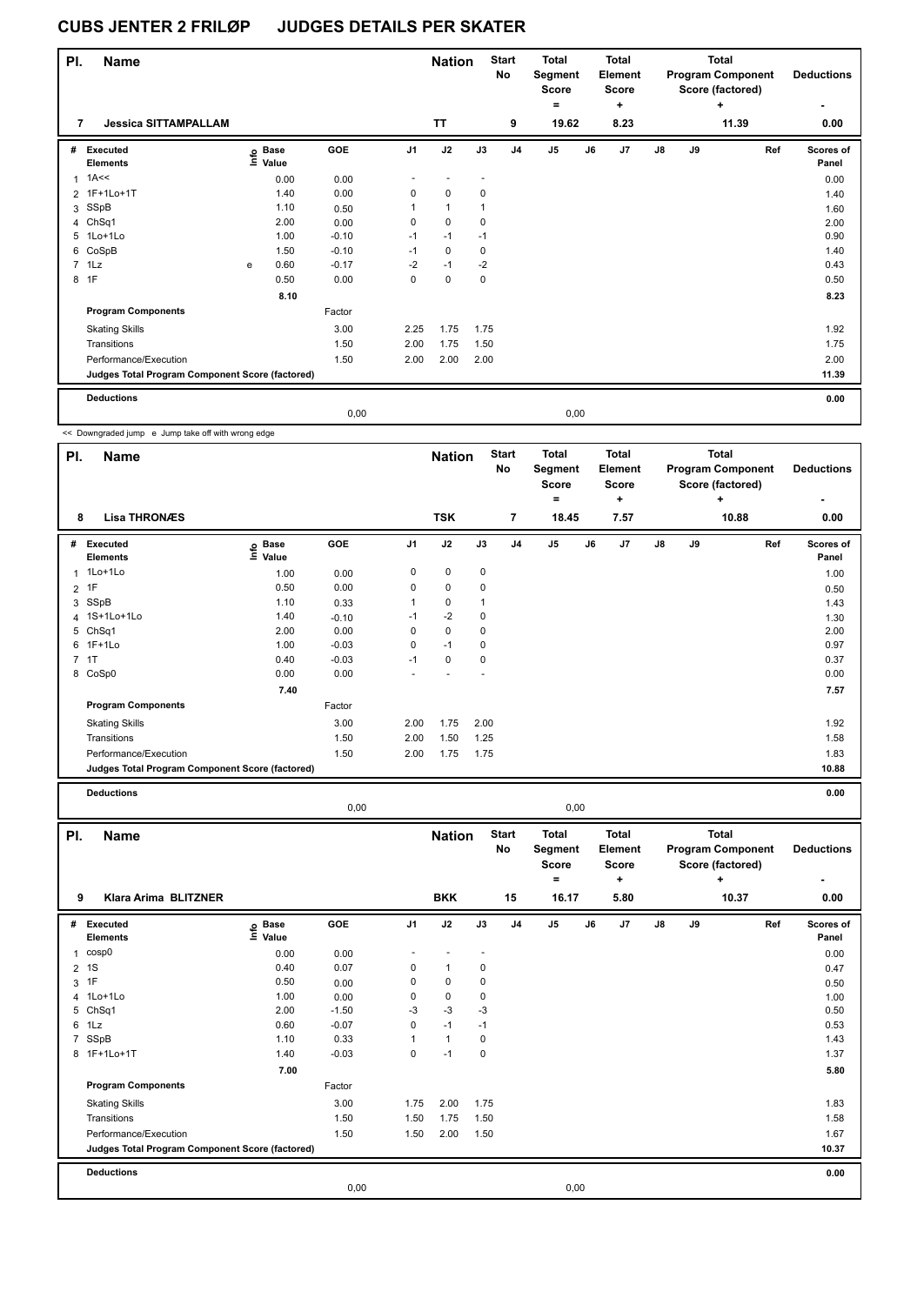| PI.            | Name                                                                     |                                                                   |              |              | <b>Nation</b>                    |                          | <b>Start</b><br>No | Total<br>Segment<br>Score<br>$\equiv$ |    | <b>Total</b><br>Element<br>Score<br>÷          |    |    | <b>Total</b><br><b>Program Component</b><br>Score (factored)<br>٠ | <b>Deductions</b>  |
|----------------|--------------------------------------------------------------------------|-------------------------------------------------------------------|--------------|--------------|----------------------------------|--------------------------|--------------------|---------------------------------------|----|------------------------------------------------|----|----|-------------------------------------------------------------------|--------------------|
| 10             | <b>Sunniva OSNES</b>                                                     |                                                                   |              |              | <b>RKK</b>                       |                          | 11                 | 14.97                                 |    | 4.96                                           |    |    | 10.01                                                             | 0.00               |
|                | # Executed                                                               | $\overset{\circ}{\equiv}$ Pase<br>$\overset{\circ}{\equiv}$ Value | GOE          | J1           | J2                               | J3                       | J4                 | J5                                    | J6 | J7                                             | J8 | J9 | Ref                                                               | Scores of          |
|                | <b>Elements</b>                                                          |                                                                   |              |              | $\pmb{0}$                        |                          |                    |                                       |    |                                                |    |    |                                                                   | Panel              |
| $\mathbf{1}$   | 1Lo<br>$1F+1T$                                                           | 0.50                                                              | 0.00<br>0.00 | 0<br>0       | $\pmb{0}$                        | 0<br>0                   |                    |                                       |    |                                                |    |    |                                                                   | 0.50               |
| 2<br>3         | SSp0                                                                     | 0.90<br>0.00                                                      | 0.00         |              | $\blacksquare$                   |                          |                    |                                       |    |                                                |    |    |                                                                   | 0.90<br>0.00       |
|                | 4 1Lz                                                                    | 0.60                                                              | $-0.07$      | -1           | $-1$                             | 0                        |                    |                                       |    |                                                |    |    |                                                                   | 0.53               |
|                | 5 ChSq1                                                                  | 2.00                                                              | 0.00         | $\mathbf 0$  | $\pmb{0}$                        | 0                        |                    |                                       |    |                                                |    |    |                                                                   | 2.00               |
| 6              | 1S+1T+Lo                                                                 | 0.80                                                              | $-0.27$      | $-3$         | $-3$                             | $-2$                     |                    |                                       |    |                                                |    |    |                                                                   | 0.53               |
|                | 7 1F                                                                     | 0.50                                                              | 0.00         | 0            | 0                                | 0                        |                    |                                       |    |                                                |    |    |                                                                   | 0.50               |
|                | 8 cosp0                                                                  | 0.00                                                              | 0.00         |              |                                  |                          |                    |                                       |    |                                                |    |    |                                                                   | 0.00               |
|                |                                                                          | 5.30                                                              |              |              |                                  |                          |                    |                                       |    |                                                |    |    |                                                                   | 4.96               |
|                | <b>Program Components</b>                                                |                                                                   | Factor       |              |                                  |                          |                    |                                       |    |                                                |    |    |                                                                   |                    |
|                | <b>Skating Skills</b>                                                    |                                                                   | 3.00         | 1.50         | 1.75                             | 2.00                     |                    |                                       |    |                                                |    |    |                                                                   | 1.75               |
|                | Transitions                                                              |                                                                   | 1.50         | 1.50         | 1.50                             | 2.00                     |                    |                                       |    |                                                |    |    |                                                                   | 1.67               |
|                | Performance/Execution                                                    |                                                                   | 1.50         | 1.25         | 1.50                             | 1.75                     |                    |                                       |    |                                                |    |    |                                                                   | 1.50               |
|                | Judges Total Program Component Score (factored)                          |                                                                   |              |              |                                  |                          |                    |                                       |    |                                                |    |    |                                                                   | 10.01              |
|                | <b>Deductions</b>                                                        |                                                                   |              |              |                                  |                          |                    |                                       |    |                                                |    |    |                                                                   | 0.00               |
|                |                                                                          |                                                                   | 0,00         |              |                                  |                          |                    | 0,00                                  |    |                                                |    |    |                                                                   |                    |
| PI.            | <b>Name</b>                                                              |                                                                   |              |              | <b>Nation</b>                    |                          | <b>Start</b>       | <b>Total</b>                          |    | <b>Total</b>                                   |    |    | <b>Total</b>                                                      |                    |
|                |                                                                          |                                                                   |              |              |                                  |                          | No                 | Segment<br><b>Score</b><br>$=$        |    | Element<br><b>Score</b>                        |    |    | <b>Program Component</b><br>Score (factored)                      | <b>Deductions</b>  |
| 11             | <b>Oda GUNDERSEN</b>                                                     |                                                                   |              |              | <b>AKK</b>                       |                          | 13                 | 14.60                                 |    | +<br>4.08                                      |    |    | ٠<br>10.52                                                        | 0.00               |
|                | # Executed                                                               |                                                                   | GOE          | J1           | J2                               | $\mathsf{J3}$            | J <sub>4</sub>     | J5                                    | J6 | J7                                             | J8 | J9 | Ref                                                               | Scores of          |
|                | <b>Elements</b>                                                          | e Base<br>E Value<br>Value                                        |              |              |                                  |                          |                    |                                       |    |                                                |    |    |                                                                   | Panel              |
| 1              | 1Lo                                                                      | 0.50                                                              | 0.00         | 0            | $\pmb{0}$                        | $\pmb{0}$                |                    |                                       |    |                                                |    |    |                                                                   | 0.50               |
| $\overline{2}$ | 1S                                                                       | 0.40                                                              | 0.00         | 0            | $\pmb{0}$                        | 0                        |                    |                                       |    |                                                |    |    |                                                                   | 0.40               |
|                | 3 ChSq1                                                                  | 2.00                                                              | $-0.50$      | 0            | $-2$                             | $-1$                     |                    |                                       |    |                                                |    |    |                                                                   | 1.50               |
|                | 4 USpB                                                                   | 1.00                                                              | 0.00         | 0            | $\pmb{0}$                        | $\pmb{0}$                |                    |                                       |    |                                                |    |    |                                                                   | 1.00               |
|                | 5 1Lz+SEQ                                                                | 0.48                                                              | $-0.30$      | $-3$         | $-3$                             | $-3$                     |                    |                                       |    |                                                |    |    |                                                                   | 0.18               |
| 6              | 1F                                                                       | 0.50                                                              | 0.00         | 0            | $\pmb{0}$<br>Ĭ.                  | 0                        |                    |                                       |    |                                                |    |    |                                                                   | 0.50               |
|                | 7 csp0                                                                   | 0.00                                                              | 0.00         |              |                                  |                          |                    |                                       |    |                                                |    |    |                                                                   | 0.00               |
|                | <b>Program Components</b>                                                | 4.88                                                              | Factor       |              |                                  |                          |                    |                                       |    |                                                |    |    |                                                                   | 4.08               |
|                |                                                                          |                                                                   |              |              |                                  |                          |                    |                                       |    |                                                |    |    |                                                                   |                    |
|                | <b>Skating Skills</b><br>Transitions                                     |                                                                   | 3.00         | 2.25<br>1.75 | 2.00<br>1.50                     | 1.50<br>1.25             |                    |                                       |    |                                                |    |    |                                                                   | 1.92<br>1.50       |
|                |                                                                          |                                                                   | 1.50<br>1.50 | 1.75         | 1.50                             | 1.75                     |                    |                                       |    |                                                |    |    |                                                                   | 1.67               |
|                | Performance/Execution<br>Judges Total Program Component Score (factored) |                                                                   |              |              |                                  |                          |                    |                                       |    |                                                |    |    |                                                                   | 10.52              |
|                |                                                                          |                                                                   |              |              |                                  |                          |                    |                                       |    |                                                |    |    |                                                                   |                    |
|                | <b>Deductions</b>                                                        |                                                                   |              |              |                                  |                          |                    |                                       |    |                                                |    |    |                                                                   | 0.00               |
|                |                                                                          |                                                                   | 0,00         |              |                                  |                          |                    | 0,00                                  |    |                                                |    |    |                                                                   |                    |
| PI.            | <b>Name</b>                                                              |                                                                   |              |              | <b>Nation</b>                    |                          | <b>Start</b><br>No | <b>Total</b><br>Segment<br>Score      |    | <b>Total</b><br><b>Element</b><br><b>Score</b> |    |    | <b>Total</b><br><b>Program Component</b><br>Score (factored)      | <b>Deductions</b>  |
| 12             | Lotte SCHIBBYE                                                           |                                                                   |              |              | OI                               |                          | 2                  | $\equiv$<br>14.25                     |    | $\ddot{}$<br>5.23                              |    |    | ٠<br>9.02                                                         | 0.00               |
|                | # Executed<br>Elements                                                   | e Base<br>⊑ Value                                                 | GOE          | J1           | J2                               | $\mathsf{J3}$            | J4                 | $\mathsf{J}5$                         | J6 | J7                                             | J8 | J9 | Ref                                                               | Scores of<br>Panel |
| $\mathbf{1}$   | 1F                                                                       | 0.50                                                              | 0.00         | $\pmb{0}$    | $\pmb{0}$                        | $\mathbf 0$              |                    |                                       |    |                                                |    |    |                                                                   | 0.50               |
| 2              | SSpB                                                                     | 1.10                                                              | $-0.40$      | $-1$         | $-2$                             | $-1$                     |                    |                                       |    |                                                |    |    |                                                                   | 0.70               |
| 3              | 1Lo+1Lo                                                                  | 1.00                                                              | $-0.10$      | $-1$         | $-1$                             | $-1$                     |                    |                                       |    |                                                |    |    |                                                                   | 0.90               |
|                | 4 ChSq1                                                                  | 2.00                                                              | $-0.50$      | $-2$         | $\pmb{0}$                        | $-1$                     |                    |                                       |    |                                                |    |    |                                                                   | 1.50               |
| 5              | $1F+Lo+1S$                                                               | 0.90                                                              | $-0.17$      | $-2$         | $-2$                             | $-1$                     |                    |                                       |    |                                                |    |    |                                                                   | 0.73               |
| 6              | 1Lo                                                                      | 0.50                                                              | $-0.03$      | $\mathbf 0$  | $-1$                             | $\mathbf 0$              |                    |                                       |    |                                                |    |    |                                                                   | 0.47               |
| $\overline{7}$ | csp0                                                                     | 0.00                                                              | 0.00         | ÷,           | $\overline{\phantom{a}}$<br>$-1$ | $\overline{\phantom{a}}$ |                    |                                       |    |                                                |    |    |                                                                   | 0.00               |
|                | 8 1Lz                                                                    | 0.60<br>e                                                         | $-0.17$      | $-2$         |                                  | $-2$                     |                    |                                       |    |                                                |    |    |                                                                   | 0.43               |
|                | <b>Program Components</b>                                                | 6.60                                                              | Factor       |              |                                  |                          |                    |                                       |    |                                                |    |    |                                                                   | 5.23               |
|                |                                                                          |                                                                   |              |              |                                  |                          |                    |                                       |    |                                                |    |    |                                                                   |                    |
|                | <b>Skating Skills</b>                                                    |                                                                   | 3.00         | 1.75<br>1.25 | 1.75<br>1.25                     | 1.50                     |                    |                                       |    |                                                |    |    |                                                                   | 1.67               |
|                | Transitions<br>Performance/Execution                                     |                                                                   | 1.50<br>1.50 | 1.25         | 1.50                             | 1.25<br>1.50             |                    |                                       |    |                                                |    |    |                                                                   | 1.25<br>1.42       |
|                | Judges Total Program Component Score (factored)                          |                                                                   |              |              |                                  |                          |                    |                                       |    |                                                |    |    |                                                                   | 9.02               |
|                | <b>Deductions</b>                                                        |                                                                   |              |              |                                  |                          |                    |                                       |    |                                                |    |    |                                                                   | 0.00               |
|                |                                                                          |                                                                   | 0,00         |              |                                  |                          |                    | 0,00                                  |    |                                                |    |    |                                                                   |                    |
|                |                                                                          |                                                                   |              |              |                                  |                          |                    |                                       |    |                                                |    |    |                                                                   |                    |

e Jump take off with wrong edge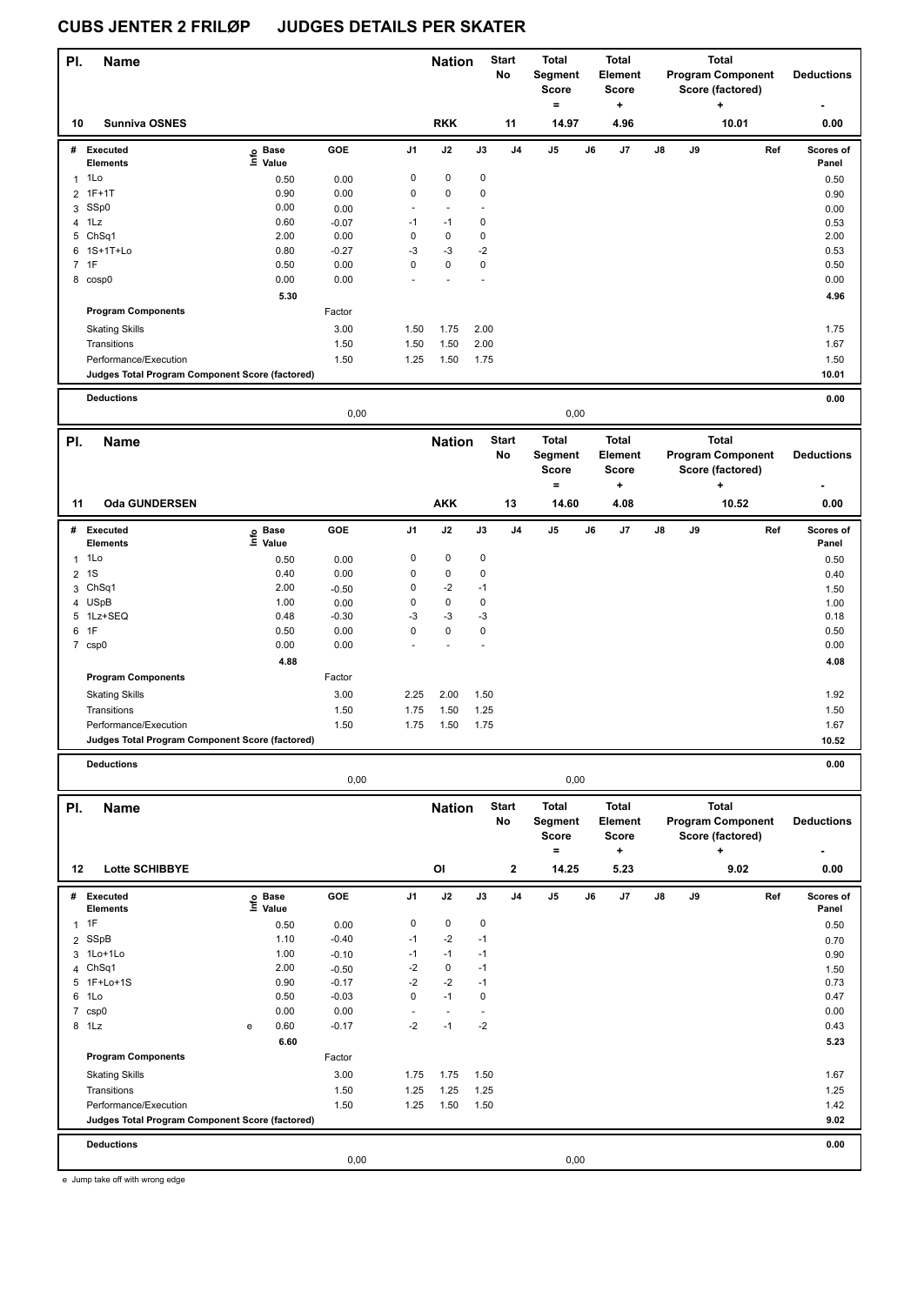| PI. | <b>Name</b>                                     |                   |         |                | <b>Nation</b> |             | <b>Start</b><br>No | <b>Total</b><br>Segment<br><b>Score</b><br>۰ |      | <b>Total</b><br><b>Element</b><br><b>Score</b><br>٠ |               |    | Total<br><b>Program Component</b><br>Score (factored)<br>÷ | <b>Deductions</b>         |
|-----|-------------------------------------------------|-------------------|---------|----------------|---------------|-------------|--------------------|----------------------------------------------|------|-----------------------------------------------------|---------------|----|------------------------------------------------------------|---------------------------|
| 13  | <b>Thanh Tam NGUYEN</b>                         |                   |         |                | <b>TIN</b>    |             | 16                 | 13.84                                        |      | 6.09                                                |               |    | 7.75                                                       | 0.00                      |
| #   | Executed<br><b>Elements</b>                     | e Base<br>⊆ Value | GOE     | J <sub>1</sub> | J2            | J3          | J <sub>4</sub>     | J <sub>5</sub>                               | J6   | J7                                                  | $\mathsf{J}8$ | J9 | Ref                                                        | <b>Scores of</b><br>Panel |
|     | $1 \quad 1S$                                    | 0.40              | 0.00    | $\pmb{0}$      | $\pmb{0}$     | $\mathbf 0$ |                    |                                              |      |                                                     |               |    |                                                            | 0.40                      |
|     | 2 1Lo+1T                                        | 0.90              | $-0.17$ | $-3$           | $-1$          | $-1$        |                    |                                              |      |                                                     |               |    |                                                            | 0.73                      |
|     | 3 ChSq1                                         | 2.00              | $-0.17$ | $-1$           | $\pmb{0}$     | 0           |                    |                                              |      |                                                     |               |    |                                                            | 1.83                      |
|     | 4 1F+1T                                         | 0.90              | $-0.10$ | $-1$           | $-1$          | $-1$        |                    |                                              |      |                                                     |               |    |                                                            | 0.80                      |
| 5   | SSpB                                            | 1.10              | $-0.10$ | $-1$           | 0             | 0           |                    |                                              |      |                                                     |               |    |                                                            | 1.00                      |
| 6   | 1Lo                                             | 0.50              | $-0.17$ | $-1$           | $-2$          | $-2$        |                    |                                              |      |                                                     |               |    |                                                            | 0.33                      |
|     | 7 USpB                                          | 1.00              | $-0.50$ | $-2$           | $-1$          | $-2$        |                    |                                              |      |                                                     |               |    |                                                            | 0.50                      |
|     | 8 1F                                            | 0.50              | 0.00    | $\pmb{0}$      | $\pmb{0}$     | 0           |                    |                                              |      |                                                     |               |    |                                                            | 0.50                      |
|     |                                                 | 7.30              |         |                |               |             |                    |                                              |      |                                                     |               |    |                                                            | 6.09                      |
|     | <b>Program Components</b>                       |                   | Factor  |                |               |             |                    |                                              |      |                                                     |               |    |                                                            |                           |
|     | <b>Skating Skills</b>                           |                   | 3.00    | 1.25           | 1.50          | 1.25        |                    |                                              |      |                                                     |               |    |                                                            | 1.33                      |
|     | Transitions                                     |                   | 1.50    | 1.25           | 1.25          | 1.25        |                    |                                              |      |                                                     |               |    |                                                            | 1.25                      |
|     | Performance/Execution                           |                   | 1.50    | 1.00           | 1.25          | 1.50        |                    |                                              |      |                                                     |               |    |                                                            | 1.25                      |
|     | Judges Total Program Component Score (factored) |                   |         |                |               |             |                    |                                              |      |                                                     |               |    |                                                            | 7.75                      |
|     | <b>Deductions</b>                               |                   |         |                |               |             |                    |                                              |      |                                                     |               |    |                                                            | 0.00                      |
|     |                                                 |                   | 0,00    |                |               |             |                    |                                              | 0,00 |                                                     |               |    |                                                            |                           |

| PI. | Name                                            |   |                            |         |                | <b>Nation</b> |             | <b>Start</b><br>No | <b>Total</b><br>Segment<br><b>Score</b><br>= |    | <b>Total</b><br>Element<br><b>Score</b><br>٠ |               |    | <b>Total</b><br><b>Program Component</b><br>Score (factored)<br>٠ | <b>Deductions</b>  |
|-----|-------------------------------------------------|---|----------------------------|---------|----------------|---------------|-------------|--------------------|----------------------------------------------|----|----------------------------------------------|---------------|----|-------------------------------------------------------------------|--------------------|
| 14  | <b>Erica FAANENSSEN</b>                         |   |                            |         |                | <b>BKK</b>    |             | 4                  | 13.71                                        |    | 5.93                                         |               |    | 7.78                                                              | 0.00               |
| #   | <b>Executed</b><br><b>Elements</b>              |   | e Base<br>E Value<br>Value | GOE     | J <sub>1</sub> | J2            | J3          | J <sub>4</sub>     | J5                                           | J6 | J7                                           | $\mathsf{J}8$ | J9 | Ref                                                               | Scores of<br>Panel |
| 1   | 1Lo+1Lo                                         |   | 1.00                       | $-0.07$ | $-1$           | $-1$          | 0           |                    |                                              |    |                                              |               |    |                                                                   | 0.93               |
|     | 2 1F                                            |   | 0.50                       | 0.00    | 0              | $\pmb{0}$     | $\mathbf 0$ |                    |                                              |    |                                              |               |    |                                                                   | 0.50               |
|     | 3 ssp0                                          |   | 0.00                       | 0.00    | ٠              |               |             |                    |                                              |    |                                              |               |    |                                                                   | 0.00               |
|     | 4 ChSq1                                         |   | 2.00                       | $-0.50$ | $-1$           | $-1$          | $-1$        |                    |                                              |    |                                              |               |    |                                                                   | 1.50               |
|     | 5 1S+1Lo+1T                                     |   | 1.30                       | $-0.10$ | $-1$           | $-1$          | $-1$        |                    |                                              |    |                                              |               |    |                                                                   | 1.20               |
|     | 6 1F                                            |   | 0.50                       | 0.00    | 0              | 0             | 0           |                    |                                              |    |                                              |               |    |                                                                   | 0.50               |
|     | 7 CUSpB                                         |   | 1.50                       | $-0.60$ | $-2$           | $-2$          | $-2$        |                    |                                              |    |                                              |               |    |                                                                   | 0.90               |
|     | 8 1Lz                                           | e | 0.60                       | $-0.20$ | $-2$           | $-2$          | $-2$        |                    |                                              |    |                                              |               |    |                                                                   | 0.40               |
|     |                                                 |   | 7.40                       |         |                |               |             |                    |                                              |    |                                              |               |    |                                                                   | 5.93               |
|     | <b>Program Components</b>                       |   |                            | Factor  |                |               |             |                    |                                              |    |                                              |               |    |                                                                   |                    |
|     | <b>Skating Skills</b>                           |   |                            | 3.00    | 1.50           | 1.50          | 1.25        |                    |                                              |    |                                              |               |    |                                                                   | 1.42               |
|     | Transitions                                     |   |                            | 1.50    | 1.25           | 1.25          | 1.00        |                    |                                              |    |                                              |               |    |                                                                   | 1.17               |
|     | Performance/Execution                           |   |                            | 1.50    | 1.00           | 1.25          | 1.25        |                    |                                              |    |                                              |               |    |                                                                   | 1.17               |
|     | Judges Total Program Component Score (factored) |   |                            |         |                |               |             |                    |                                              |    |                                              |               |    |                                                                   | 7.78               |
|     | <b>Deductions</b>                               |   |                            |         |                |               |             |                    |                                              |    |                                              |               |    |                                                                   | 0.00               |
|     |                                                 |   |                            | 0,00    |                |               |             |                    | 0,00                                         |    |                                              |               |    |                                                                   |                    |

e Jump take off with wrong edge

| PI. | <b>Name</b>                                     |                            |         |                | <b>Nation</b> |             | <b>Start</b><br><b>No</b> | Total<br>Segment<br><b>Score</b><br>٠ |    | <b>Total</b><br>Element<br><b>Score</b><br>$\ddot{}$ |               |    | <b>Total</b><br><b>Program Component</b><br>Score (factored)<br>÷ | <b>Deductions</b>  |
|-----|-------------------------------------------------|----------------------------|---------|----------------|---------------|-------------|---------------------------|---------------------------------------|----|------------------------------------------------------|---------------|----|-------------------------------------------------------------------|--------------------|
| 15  | <b>Christine OKSVANG</b>                        |                            |         |                | <b>RKK</b>    |             | 14                        | 13.63                                 |    | 5.00                                                 |               |    | 8.63                                                              | 0.00               |
| #   | Executed<br><b>Elements</b>                     | e Base<br>⊑ Value<br>Value | GOE     | J <sub>1</sub> | J2            | J3          | J <sub>4</sub>            | J5                                    | J6 | J7                                                   | $\mathsf{J}8$ | J9 | Ref                                                               | Scores of<br>Panel |
|     | 1 1Lo                                           | 0.50                       | $-0.03$ | 0              | 0             | $-1$        |                           |                                       |    |                                                      |               |    |                                                                   | 0.47               |
|     | 2 1S+1T                                         | 0.80                       | 0.00    | 0              | 0             | $\mathbf 0$ |                           |                                       |    |                                                      |               |    |                                                                   | 0.80               |
|     | 3 ssp0                                          | 0.00                       | 0.00    |                |               |             |                           |                                       |    |                                                      |               |    |                                                                   | 0.00               |
|     | 4 1Lo+1Lo                                       | 1.00                       | 0.00    | 0              | 0             | 0           |                           |                                       |    |                                                      |               |    |                                                                   | 1.00               |
|     | 5 ChSq1                                         | 2.00                       | $-0.17$ | $-1$           | 0             | $\mathbf 0$ |                           |                                       |    |                                                      |               |    |                                                                   | 1.83               |
|     | 6 1f                                            | 0.50                       | 0.00    | 0              | $\Omega$      | $\mathbf 0$ |                           |                                       |    |                                                      |               |    |                                                                   | 0.50               |
|     | 7 1S                                            | 0.40                       | 0.00    | $\Omega$       | $\Omega$      | $\Omega$    |                           |                                       |    |                                                      |               |    |                                                                   | 0.40               |
|     | 8 cosp0                                         | 0.00                       | 0.00    |                |               |             |                           |                                       |    |                                                      |               |    |                                                                   | 0.00               |
|     |                                                 | 5.20                       |         |                |               |             |                           |                                       |    |                                                      |               |    |                                                                   | 5.00               |
|     | <b>Program Components</b>                       |                            | Factor  |                |               |             |                           |                                       |    |                                                      |               |    |                                                                   |                    |
|     | <b>Skating Skills</b>                           |                            | 3.00    | 1.25           | 1.50          | 1.75        |                           |                                       |    |                                                      |               |    |                                                                   | 1.50               |
|     | Transitions                                     |                            | 1.50    | 1.25           | 0.75          | 1.25        |                           |                                       |    |                                                      |               |    |                                                                   | 1.08               |
|     | Performance/Execution                           |                            | 1.50    | 1.50           | 1.50          | 2.00        |                           |                                       |    |                                                      |               |    |                                                                   | 1.67               |
|     | Judges Total Program Component Score (factored) |                            |         |                |               |             |                           |                                       |    |                                                      |               |    |                                                                   | 8.63               |
|     | <b>Deductions</b>                               |                            |         |                |               |             |                           |                                       |    |                                                      |               |    |                                                                   | 0.00               |
|     |                                                 |                            | 0,00    |                |               |             |                           | 0,00                                  |    |                                                      |               |    |                                                                   |                    |